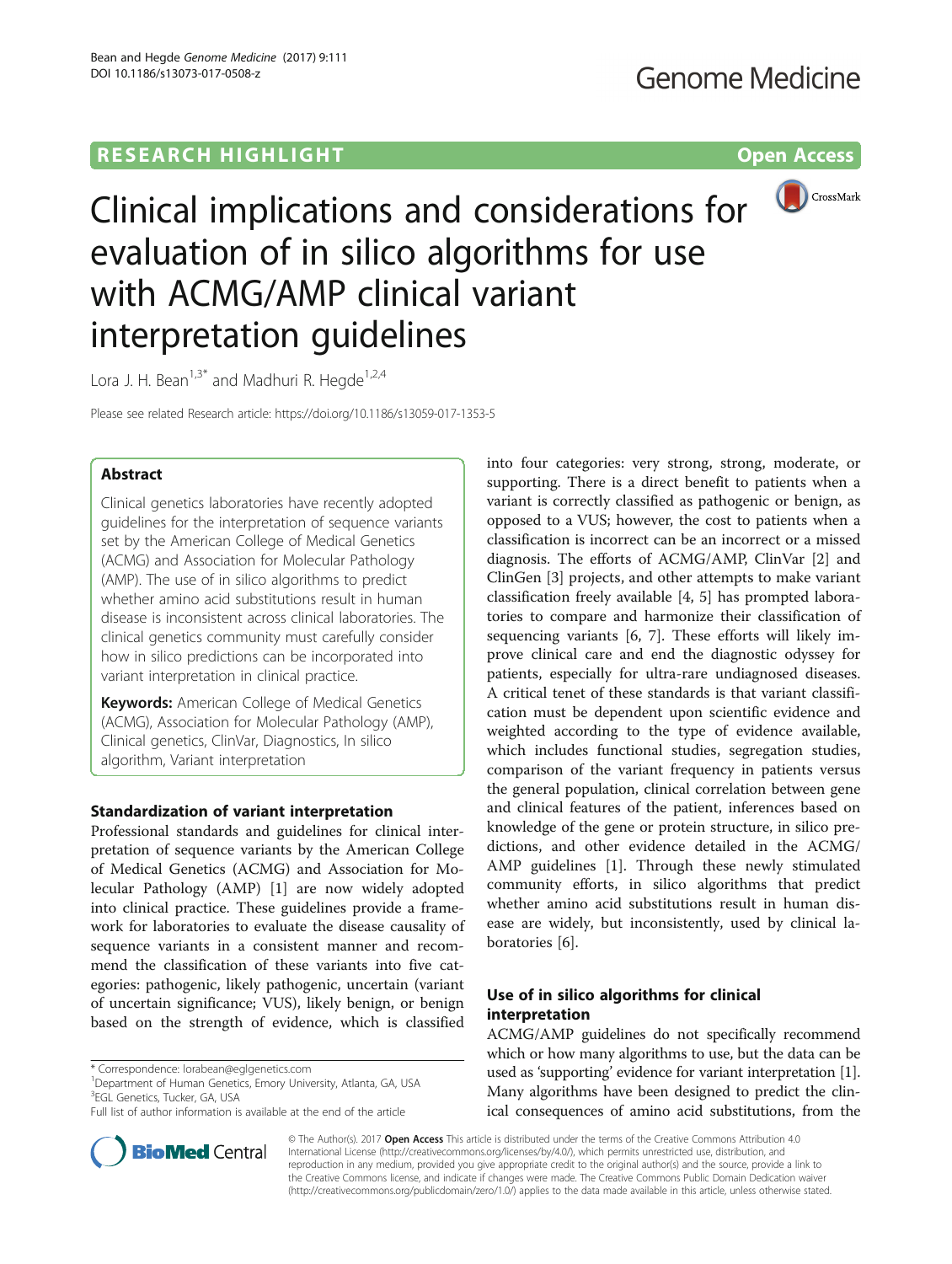earliest and most prominently used, such as SIFT (sorting intolerant from tolerant) and PolyPhen (polymorphism phenotyping), to the more recently developed methods. There is an active interest in using these methods as evidence for clinical variant interpretation [[8](#page-2-0), [9](#page-2-0)]. Ghosh et al. [[9\]](#page-2-0) demonstrate an improvement in new methods for in silico variant interpretation, and identify high-performing algorithm combinations that will likely improve accuracy.

Rigorous validation from test design to variant interpretation is required for sequence-based laboratorydeveloped tests used in genetic diagnostics. Although in silico methods for variant interpretation are freely available, the question of how we should validate these methods given the inherent bias in the datasets available for developing and testing in silico algorithms has not been resolved. These algorithms can be tested only on variants for which the true answer (pathogenic or benign) is known, or at least assumed. However, variants known to be pathogenic or benign have the most evidence (e.g., in vitro assay, disease mechanism, population studies, and segregation studies) to support their reported classification.

Ghosh et al. [\[9](#page-2-0)] examined full concordance, lack of concordance, and 'false concordance' of pathogenic and benign ClinVar variants among a large number of methods. The reported false concordance rate, depending on the number of algorithms used, ranged from 0.8– 5.2% of pathogenic variants assessed as benign, and 10.5–22.5% of benign variants assessed as pathogenic. Should we be willing to accept a method with a high error rate if the evidence carries less weight (considered as 'supporting' evidence by ACMG/AMP standards)? Or should we use a method that is more accessible due to cost and time than alternative methods such as functional studies? An error rate of this magnitude would be unacceptable for other types of evidence and would affect how we use this evidence. A study that demonstrates segregation data for a variant associated with disease in a large family with a 5% error rate could not be used for interpretation of the variant because interpretation of these results is heavily dependent on knowing which family members (affected or unaffected) have the variant. Similarly, a 5% error rate, as opposed to the estimated  $\sim 0.05\%$  false-discovery rate for single nucleotide variants in the Exome Aggregation Consortium (ExAC) dataset [[10\]](#page-2-0), could not be used to classify variants as benign based on population frequency. Although large quantities of sequencing data are now publically available [[2, 10](#page-2-0), [11](#page-2-0)], the true challenge is interpretation of variants with little or no other information.

Under what circumstances would in silico data provide sufficient evidence to classify a variant as pathogenic or likely benign rather than VUS? The ACMG/AMP guidelines state that substantial supporting or moderate evidence is required to reach a likely pathogenic classification [[1\]](#page-2-0); therefore, in silico supporting data are less likely to sway the final classification. However, in silico supporting data have more potential to impact a likely benign classification because in silico data added to a single piece of strong evidence can achieve a benign classification.

Finally, as in silico methods become more sophisticated we must eventually consider how variants with no clear answer as to whether they are pathogenic or benign will be recognized. Ghosh et al. [[9\]](#page-2-0) provide examples of these variants that are likely to produce inconsistent or inaccurate results in in silico predictions: the NP\_000234.1:p.Val726Ala MEFV variant, which is associated with incomplete penetrance of familial Mediterranean fever, and other variants known to be associated with mild disease or reduced enzyme function, such as NP\_000146.2:p.Asn314Asp (the GALT Duarte galatosemia allele) or NP\_000051.1:p.Asp444His (the BTD partial biotinidase deficiency allele). Reports of these variant types have not been addressed in the current version of the ACMG/AMP guidelines. There are likely to be more of these variants discovered for which, even with an abundance of data and careful critical thinking, a community consensus on true clinical consequence is a matter of opinion.

## The future of in silico algorithms to predict variant pathogenicity

In the short term, gene functional assays for variants identified in a clinical laboratory for the purpose of variant classification are not practical, timely, or likely reimbursable. Therefore, the clinical laboratory must maximize other available sources of information. One important resource will be in silico methods to predict variant pathogenicity and the timely question of how we use those methods. Ghosh et al. [\[9](#page-2-0)] suggest that different combinations of in silico prediction algorithms will be optimal for classification of pathogenic versus benign sequence variation. However, the combined algorithm approach provides another opportunity for lack of concordance. The question the clinical genetics community must answer is: in our quest for a VUS-free world, how far are we willing to risk clinical care and push variant interpretation in the absence of man, mouse, or experiment?

#### Abbreviations

ACMG: American College of Medical Genetics; AMP: Association for Molecular Pathology; VUS: Variant of uncertain significance

#### Funding

The authors declare that no funding was provided for the writing of this article.

#### Authors' contributions

LJHB and MRH wrote the manuscript. Both authors read and approved the final manuscript.